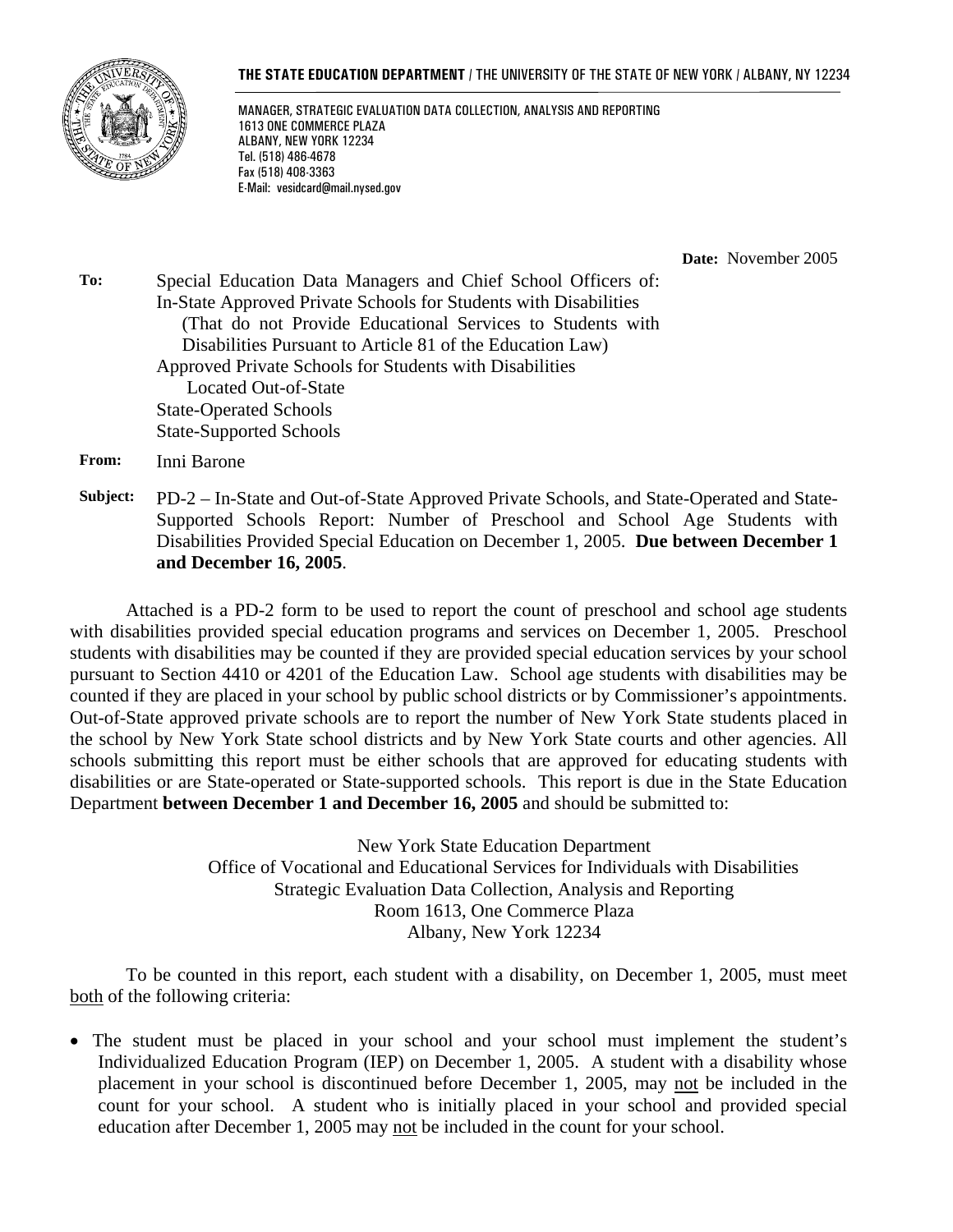Federal law and regulation require that State and local education agencies ensure an unduplicated count of students with disabilities. Before submitting the PD-2 report, please complete local verification procedures to ensure that each student is counted only once. Such verification procedures may include visual scans, computer scans or other methods; and are especially important for schools having several school buildings and for students receiving multiple special education programs or services.

The New York State Education Department (SED) will confirm the accuracy of information included in this report as part of the program review process, or as is otherwise indicated. To facilitate such review for your school, please maintain a list (hard copy or other readily retrievable format) of all students included in this child count until June 30, 2013. Upon completing local verification procedures, if it is determined that one or more counts are incorrect, a revised child count (i.e., PD-2 form) must be submitted to SED.

As compared to the PD-2 form for 2004-2005, the PD-2 for 2005-2006 is revised in the following ways:

• In Section A, Table 1, the count of preschool children with disabilities provided special education services pursuant to Section 4410 of the Education Law, as of December 1, 2005 is disaggregated between children provided special class or special class in an integrated setting and/or special education itinerant teacher (SEIT) services (Line 1) and children who are provided related services only (Line 2).

## Please note:

- If your school is located within New York State and if you provide educational services to students with disabilities pursuant to Article 81 of the Education Law, please do not complete this form; instead, contact our office to request a PD-2A/4 form.
- The PD-2 report is to be completed only by approved private schools for students with disabilities located within New York State that do not provide educational services to students pursuant to Article 81 of the Education Law. All approved out-of-State schools for students with disabilities must also complete this report. The out-of-State approved private schools will report the count of students placed by New York State school districts as well as by New York State courts and other agencies. The PD-2 report is also to be completed by the State-operated schools and Statesupported (Section 4201) schools.
- A SEDCAR-1 (Approved Special Education Program Request for IDEA Sub-Allocation) form must be completed by all approved private schools, and State-supported schools for preschool and school age students with disabilities. This form must also be submitted by all out-of-State approved private schools on behalf of all preschool and school age students with disabilities who are placed in such schools by New York State school districts or by New York State courts or other agencies. In order to receive IDEA sub-allocations under Section 611 and 619 for the 2006-2007 year, a SEDCAR-1 form must be submitted to each school district by March 3, 2006. The form must be sent to each district placing one or more students in your program on December 1, 2005. For students with disabilities placed by New York State courts and other agencies in out-of-State approved schools, the SEDCAR-1 form must be submitted to the school district in which such students resided at the time they were placed in the out-of-State schools by the courts or other agencies.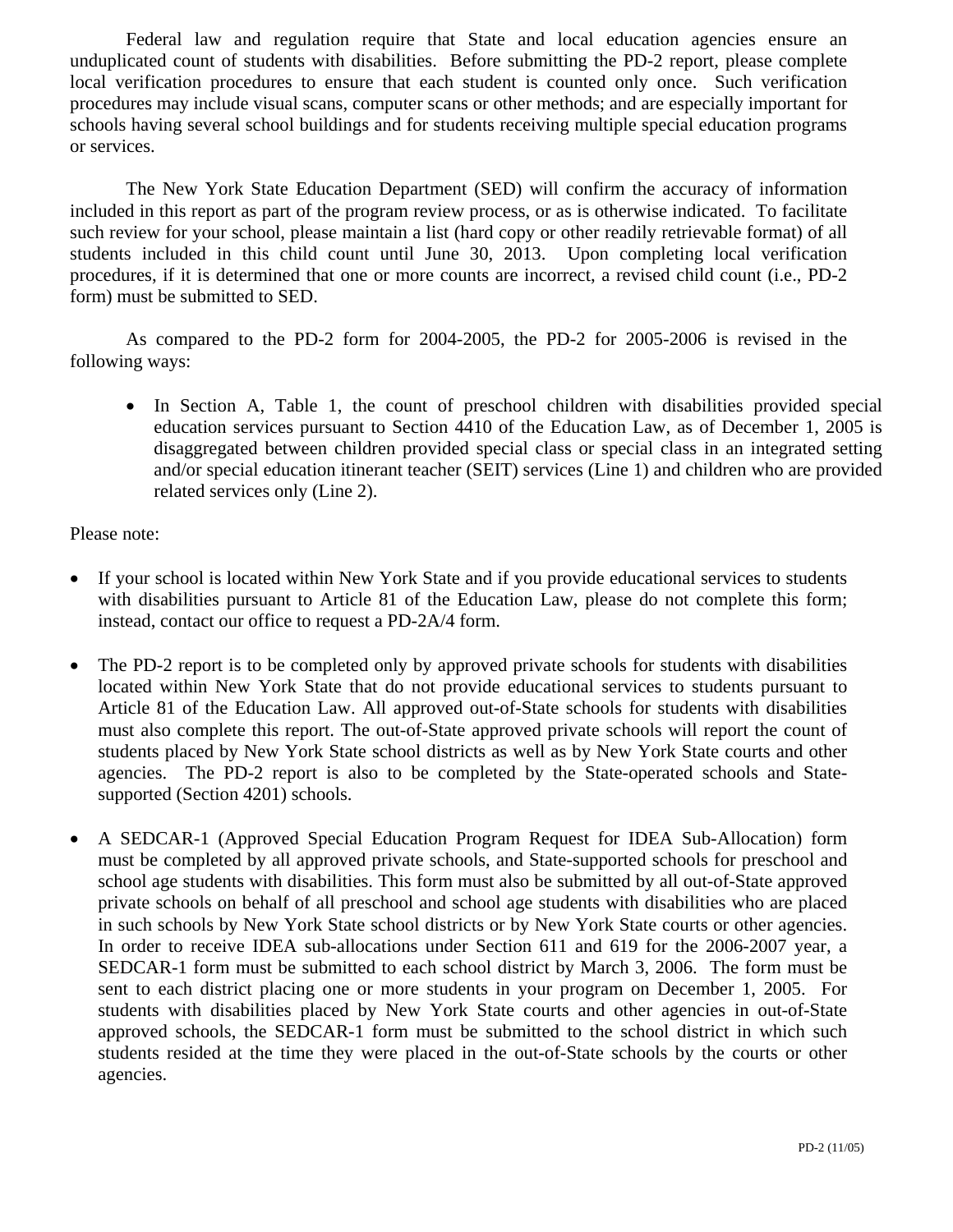Please note that the data collected through the PD forms are used in the following reports and activities:

- State Performance Plan and Annual Performance Report for Special Education
- Public reporting of LEA results against State targets established in the State Performance Report.
- Calculation of minimum amount of per-pupil IDEA funds to be sub-allocated or spent on services.
- Pocketbook of Goals and Results for Individuals with Disabilities
- Chapter 655 Report to the Governor and the Legislature on the Status of the State's Schools
- Special Education Quality Assurance Reviews
- School District Report Cards
- BOCES Report Cards
- Charter School Report Cards
- Calculations to identify instances of possible race/ethnicity disproportionality
- Other reports required by State or federal statutes
- Evaluation of programs and policies

If you have any questions or are in need of assistance in completing this report, please contact the Strategic Evaluation Data Collection, Analysis and Reporting (SEDCAR) Unit by using the contact information provided in the letterhead. Thank you.

Attachment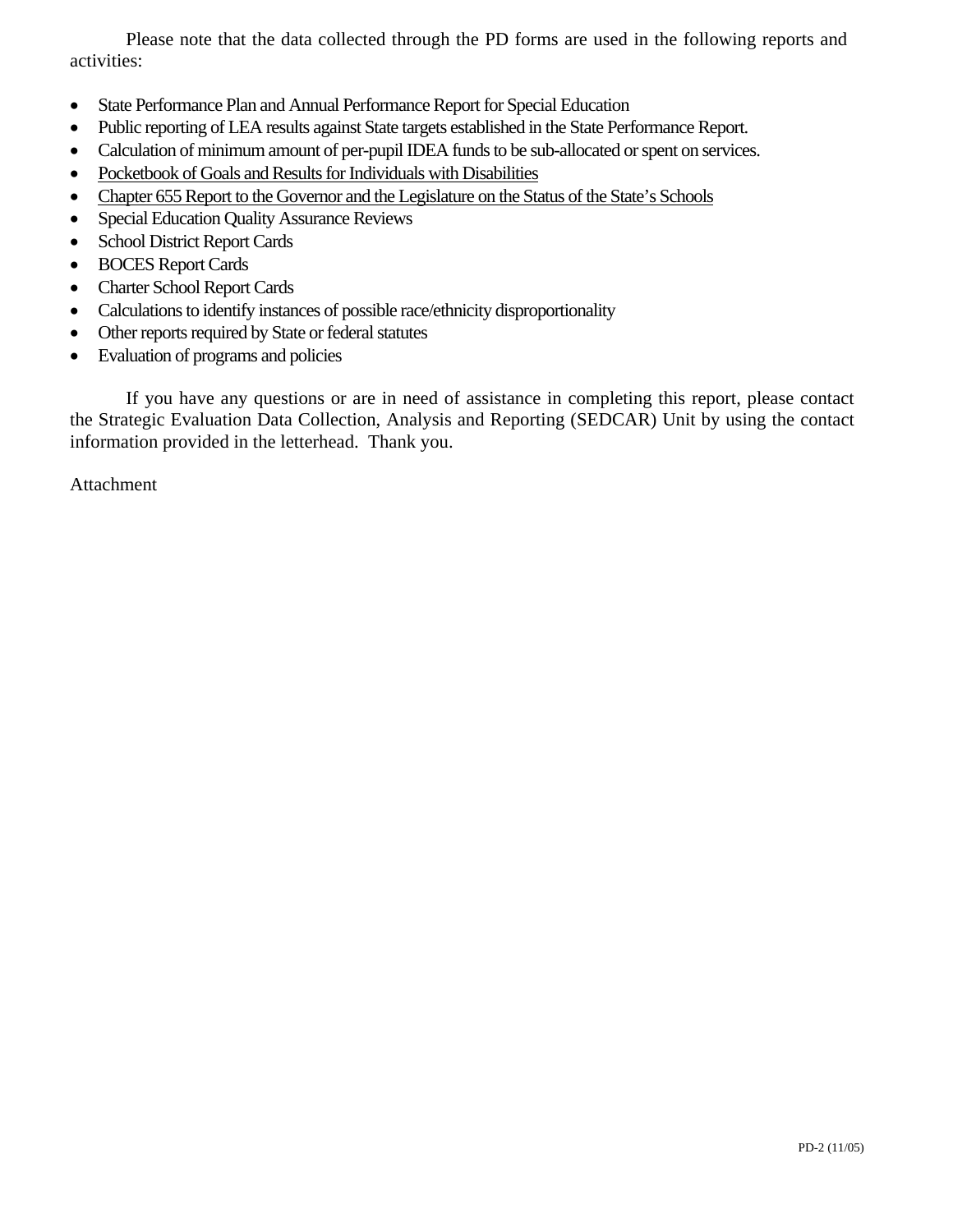#### The University of the State of New York THE STATE EDUCATION DEPARTMENT Office of Vocational and Educational Services for Individuals with Disabilities

Strategic Evaluation Data Collection, Analysis and Reporting

One Commerce Plaza – Room 1613

Albany, NY 12234-0001

PD-2- *In-State and Out-of-State Approved Private Schools, and State-Operated and State-Supported Schools Report: Number of Preschool and School Age Students with Disabilities Provided Special Education on December 1, 2005.* 

| Instructions:                      | Return one copy of this report between December 1 and December 16, 2005 to the above<br>1.<br>address. (This report may not be signed or submitted prior to December 1, 2005.) |  |  |  |  |
|------------------------------------|--------------------------------------------------------------------------------------------------------------------------------------------------------------------------------|--|--|--|--|
|                                    | Retain one copy (and supporting documentation) in your school for reference and audit<br>2.                                                                                    |  |  |  |  |
|                                    | purposes. The required retention period ends June 30, 2013.                                                                                                                    |  |  |  |  |
|                                    | If you have questions about this report, please call (518) 486-4678 or e-mail your questions<br>3.                                                                             |  |  |  |  |
|                                    | to vesidcar@mail.nysed.gov                                                                                                                                                     |  |  |  |  |
|                                    | <b>School Information</b>                                                                                                                                                      |  |  |  |  |
|                                    | (Enter 12-digit SED Code Below)                                                                                                                                                |  |  |  |  |
|                                    |                                                                                                                                                                                |  |  |  |  |
|                                    |                                                                                                                                                                                |  |  |  |  |
| <b>SCHOOL NAME</b>                 |                                                                                                                                                                                |  |  |  |  |
| <b>ADDRESSS</b>                    |                                                                                                                                                                                |  |  |  |  |
|                                    |                                                                                                                                                                                |  |  |  |  |
|                                    |                                                                                                                                                                                |  |  |  |  |
|                                    |                                                                                                                                                                                |  |  |  |  |
| <b>Contact Person Information*</b> |                                                                                                                                                                                |  |  |  |  |
| <b>NAME</b>                        |                                                                                                                                                                                |  |  |  |  |
| <b>TITLE</b>                       |                                                                                                                                                                                |  |  |  |  |
|                                    |                                                                                                                                                                                |  |  |  |  |
| <b>TELEPHONE</b>                   | <b>FAX</b>                                                                                                                                                                     |  |  |  |  |
| <b>E-MAIL ADDRESS</b>              |                                                                                                                                                                                |  |  |  |  |

\*All correspondence from SEDCAR will be directed to the contact person identified in the PD web based data entry system at http://pd.nysed.gov Please keep the contact person information current, including the e-mail address as most communication will occur via e-mail.

#### *Certification and Assurances*

I have reviewed the information reported on this form and certify that this is a complete and accurate count of New York State students with disabilities served on December 1, 2005. I further certify that the students reported were placed in this in-State school by a New York State school district or in this out-of-State school by a New York State school district or by a New York State court or other agency or were Commissioner's appointment in this State-operated or State-supported school. All students were served in accordance with their Individualized Education Programs and in accordance with State standards.

|                        |             | <b>Chief Administrative</b><br><b>Officer Must Sign and</b> |
|------------------------|-------------|-------------------------------------------------------------|
|                        |             | Date on or after                                            |
| Original Ink Signature | Date Signed | December 1, 2005.                                           |

\_\_\_\_\_\_\_\_\_\_\_\_\_\_\_\_\_\_\_\_\_\_\_\_\_\_\_\_\_\_\_\_\_\_\_\_\_\_\_\_\_\_\_\_\_\_\_ Name of Chief Administrative Officer (Please Type or Print)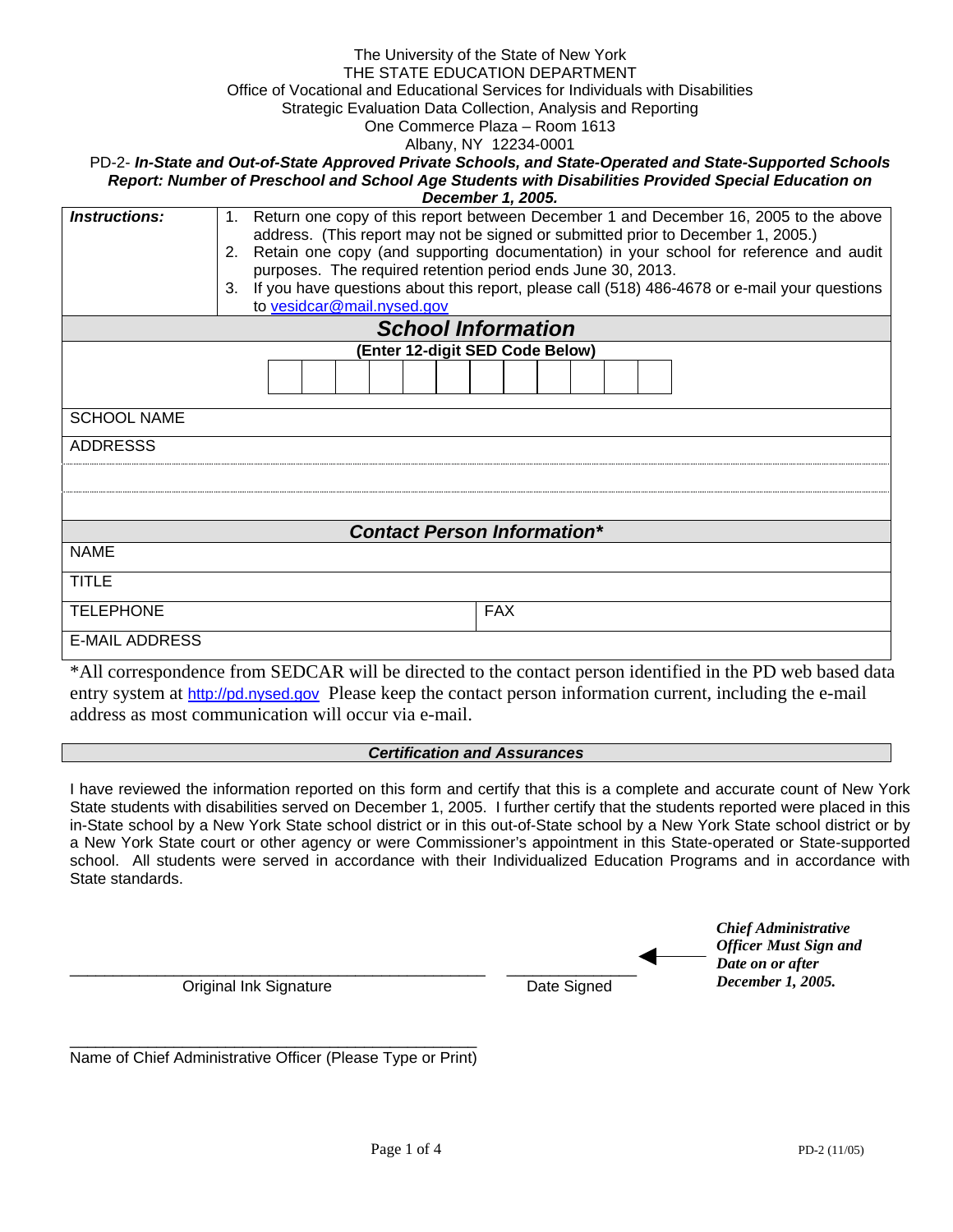Check here if no preschool students with disabilities are provided special education services on December 1, 2005, pursuant to Section 4410 or 4201 of the Education Law. If so, skip Section A.

Check here if no school age students with disabilities are provided special education services on December 1, 2005. If so, skip Section B.

*If both boxes are checked, your PD-2 report is complete. Please return the entire form to the address printed on the top of page 1.* 

### *Section A: Preschool Age Special Education Programs and Services*

**Table 1:** If this school operates an approved preschool special education program pursuant to Section 4410 or 4201 of the Education Law, in Line 1 report the number of preschool children provided full-time or part-time special class or special class in an integrated setting and/or special education itinerant teacher (SEIT) services on December 1, 2005. In Line 2, report the number of preschool children provided related services only on December 1, 2005. If children are provided related services as well as special class or special class in an integrated setting and/or SEIT services, they should be included in Line 1 only. Report children by age as of December 1, 2005.

Do not include preschool children receiving evaluation services only in this table.

Please note that for students receiving SEIT services and/or related services from more than one approved preschool special education program, only the program that provides SEIT services or is designated by the CPSE to coordinate all related services must count the students in this report.

| Line No.      | <b>Type of Preschool Special Education Service</b>                            |  | Age $2**$ |
|---------------|-------------------------------------------------------------------------------|--|-----------|
|               | Count on December 1, 2005 of preschool children provided full-time or         |  |           |
|               | part-time special class or special class in an integrated setting or special  |  |           |
|               | education itinerant teacher (SEIT) services pursuant to Section 4410 or       |  |           |
|               | 4201 of the Education Law. If children receive related services as well as    |  |           |
|               | special class or special class in an integrated setting and/or SEIT services, |  |           |
|               | count them in this line, not in Line 2.                                       |  |           |
| $\mathcal{P}$ | Count on December 1, 2005 of preschool children provided related services     |  |           |
|               | only pursuant to Section 4410 or 4201 of the Education Law.                   |  |           |
|               |                                                                               |  |           |
|               | Total                                                                         |  |           |
| 3             |                                                                               |  |           |

\*Students who are 5 years of age on December 1 are "school age" children and must be reported in Section B of this report and not in Section A.

\*\*Students who are 2 years old on December 1, 2005 (who will turn 3 years of age by December 31, 2005) and are receiving preschool special education services, pursuant to Section 4410 or 4201 of the Education Law, should be included in the column for students age 2.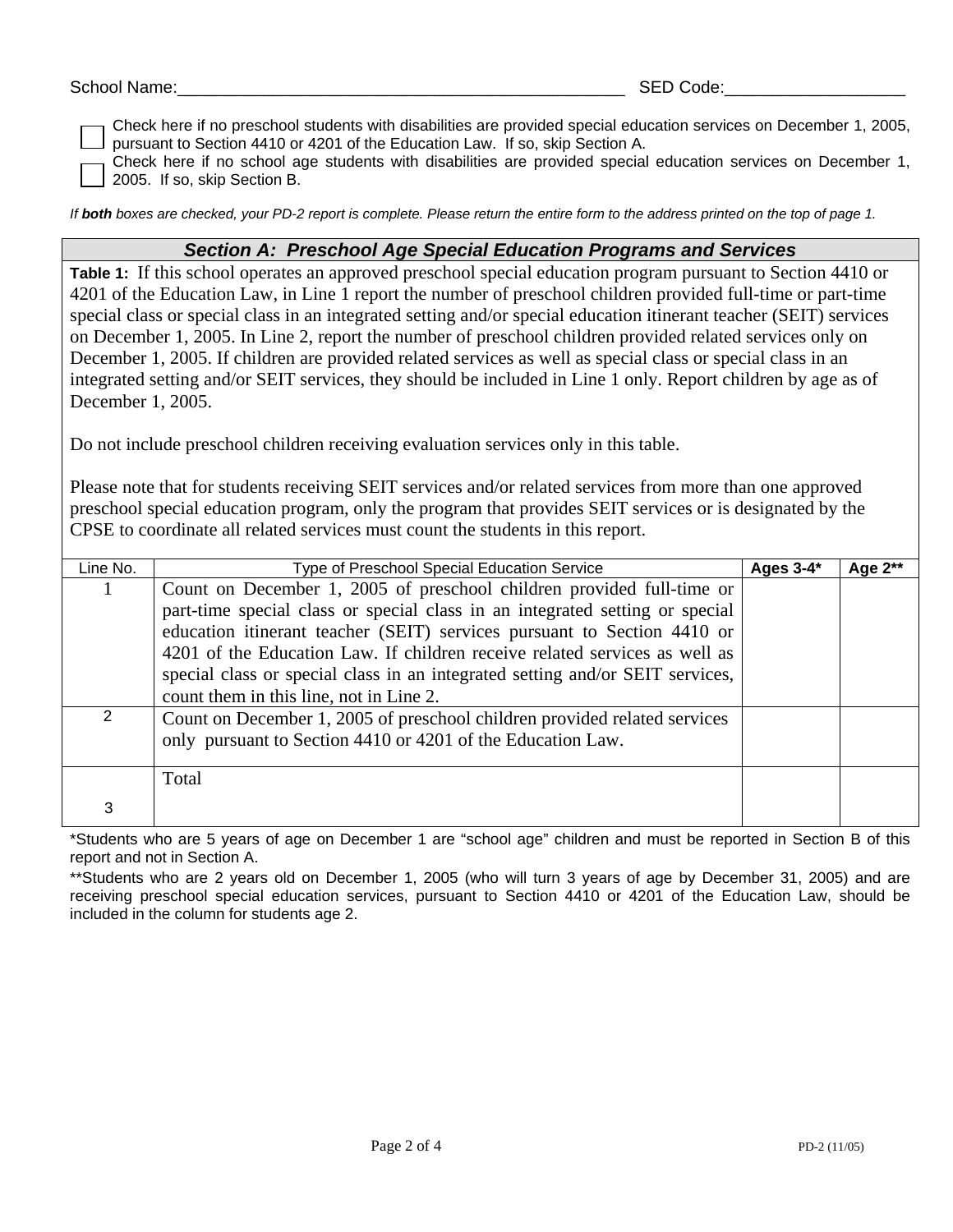# *Section B: School Age Special Education Programs and Services*

**Table 1:** *Provide an unduplicated count of all school age students (from New York State) with disabilities provided special education, full-time, by approved private schools at a school, home, hospital or other non-school facility, on December 1, 2005. (If services are provided at several sites, submit a single combined count of all students served at all sites.)*

*Students with disabilities who are placed in this school by parents/guardians at parents expense are not to be included in this report.* 

*Approved private schools located within New York State that have students with disabilities placed by the courts or Other agencies and provided services pursuant to Article 81 should not complete this report, but rather contact our office to request a PD-2A/4 form.*

| Line No.     | <b>Report Each Student Only Once</b>                                           | Age 4 to 21* |
|--------------|--------------------------------------------------------------------------------|--------------|
|              | School age students with disabilities in:                                      |              |
|              | Approved private schools located within New York State. Include only students  |              |
|              | placed by school districts pursuant to Article 89;                             |              |
|              | State-Operated Schools; or                                                     |              |
|              | State-Supported (Section 4201) Schools                                         |              |
| $\mathbf{p}$ | School age students with disabilities in Out-of-State schools placed by New    |              |
|              | York State school districts.                                                   |              |
|              | School age students with disabilities in Out-of-State Schools placed by New    |              |
|              | York State courts or other agencies.                                           |              |
|              | Total number of students with disabilities in your school on December 1, 2005. |              |
|              |                                                                                |              |

\*Only include 4-5 year old students if they are in your school age program. Students are eligible to enroll in school age (kindergarten) programs if they become five years old by December 1 or by a later date established by the school/agency. For example, if a student's birthday is on December 5, 2000, and the school/agency policy for admission to school is "five years of age by December 31", the student could be enrolled in the kindergarten program and be 4 years old on December 1, 2005.